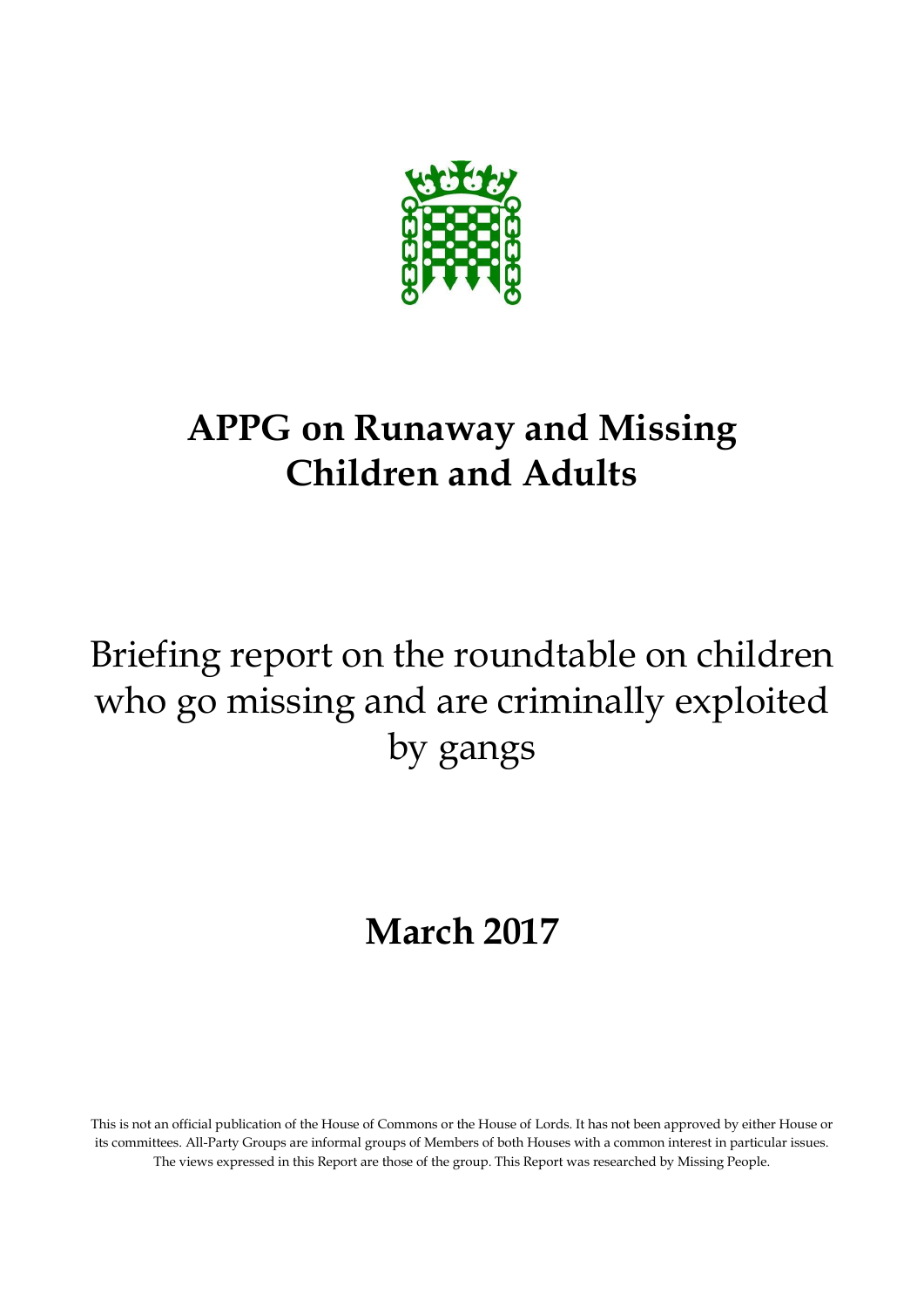### **Introduction**

Children and young people who go missing from home or care are at serious risk of being targeted for involvement in gangs, trafficking, criminalisation, sexual exploitation and violence1. Recognising the risk at the time child is reported as missing and offering a child appropriate support on return may prevent the situation escalating and further exploitation of vulnerable children and young people.

The All Party Parliamentary Group on Missing and Runaway Children and Adults decided to bring together experts in the field to discuss how these vulnerable children can be better protected.

The aim of the round table was to develop better understanding of this type of exploitation, the links with missing and the responses from professionals to this vulnerable group. The goal was to develop a number of recommendations for changes needed to improve those responses.

This APPG's Inquiry<sup>2</sup> into safeguarding of absent children, held in 2016, highlighted how risks of grooming for criminal exploitation by gangs are not routinely identified when a child is reported missing to the police and how children, particularly boys, get categorised as being at 'no apparent risk' and left without response until the risks escalate.

Worryingly, vulnerable children and young people who are trafficked and exploited by gangs to distribute drugs are still too often perceived to have 'made a choice' and are therefore criminalised rather than safeguarded and recognised as victims of the gangs who control them. The needs of children targeted by gangs and risks to their safety and wellbeing are not recognised by professionals responding to children who go missing.

Patterns of grooming of children for criminal exploitation are very similar to those of sexual exploitation. In the past, child sexual exploitation was often perceived amongst professionals as the victim's fault, or due to their risky behaviour3. We believe that in some areas of the UK a similar culture currently exists around criminal exploitation by gangs. It is important that professionals start seeing young people who are involved in gangs as potential victims of exploitation or trafficking and that all young people under 18 are considered children, are treated as such, and are safeguarded by society.

#### **Building on learning around child sexual exploitation**

At the roundtable it was broadly agreed that children who are being exploited in gangs deserve a similar response to those who are being sexually exploited (CSE).

Over the past five years, public and professional understanding of CSE has greatly improved and a number of safeguarding responses and checks have been put into place to intervene when a child is at risk or has been exploited.

**<sup>.</sup>**  $1$  Running the Risks (2016)

 $2$  Inquiry into the safeguarding of 'absent' children (2016)

 $3$  Child sexual exploitation and the response to localised grooming (2013)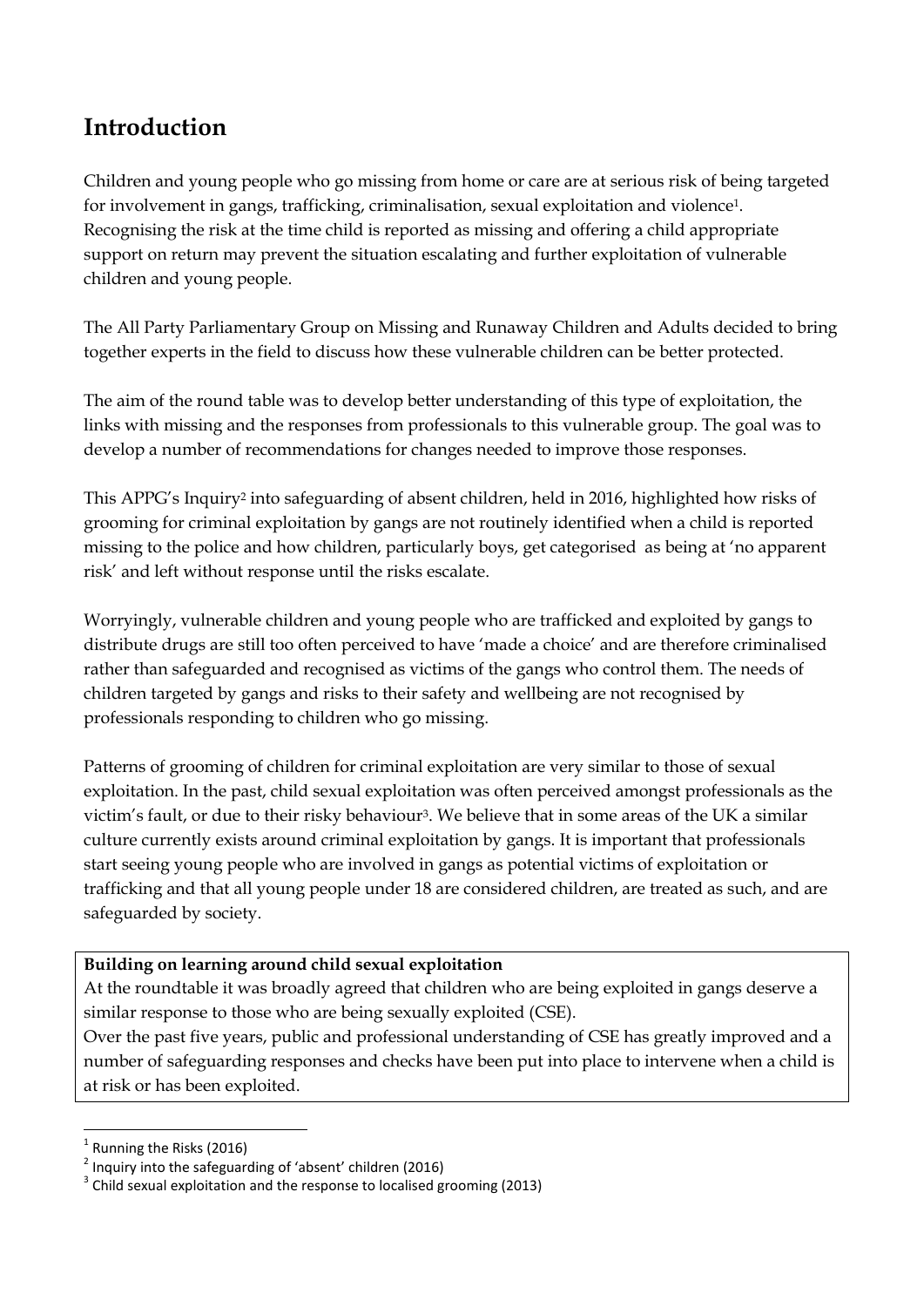Children who are exploited and groomed for criminal purposes are equally as deserving of support. The language of 'criminal exploitation' is rarely understood and therefore those affected are not offered the same response. All forms of exploitation should be considered in the same way, with an understanding of grooming and vulnerability.

The learning and best practice in place around CSE should be extended to include victims of all forms of exploitation.

Even where children are identified as vulnerable the response is often not appropriate to the situation and intervention is not successful. These issues are further compounded when involved agencies don't work together effectively, which undermines the efficacy of the intervention<sup>4</sup>. This leads to the child or young person continuing to be exploited and becoming further embedded within gang activity.

The roundtable took place on 16 March 2017 and was attended by:

- Ann Coffey MP Chair of the APPG
- Sarah Newton MP Parliamentary Under Secretary of State for Vulnerability, Safeguarding and Countering Extremism
- Baroness Sally Hamwee APPG Member
- T/Superintendent Steve Cox The National Police Chiefs Council
- Councillor Joe Caluori Islington Council
- Commander Tim Champion The National Police Chiefs Council
- Lisa Pascoe Ofsted
- Rhiannon Sawyer The Children's Society
- Dominic Clout Camden Local Safeguarding Children Board
- Zoe Hilton CEOP Command, National Crime Agency
- Andrew Mason National Crime Agency
- Wayne Jones Home Office
- Anna Strudwick Home Office
- Iryna Pona The Children's Society
- Lisa Witherden Safer London
- Lucy Capron The Children's Society
- Josie Allan Missing People

**.** 

The meeting was also attended by two mothers, whose sons have been exploited by gangs, and a young person, supported by The Children's Society, who has experienced criminal exploitation. Their names will not be given to protect their anonymity.

This report outlines the key issues that were highlighted in research, a literature review and by the participants at the round table. The content is structured around areas of recommendation.

 $<sup>4</sup>$  Benefits and challenges in tackling gang and youth violence (2015)</sup>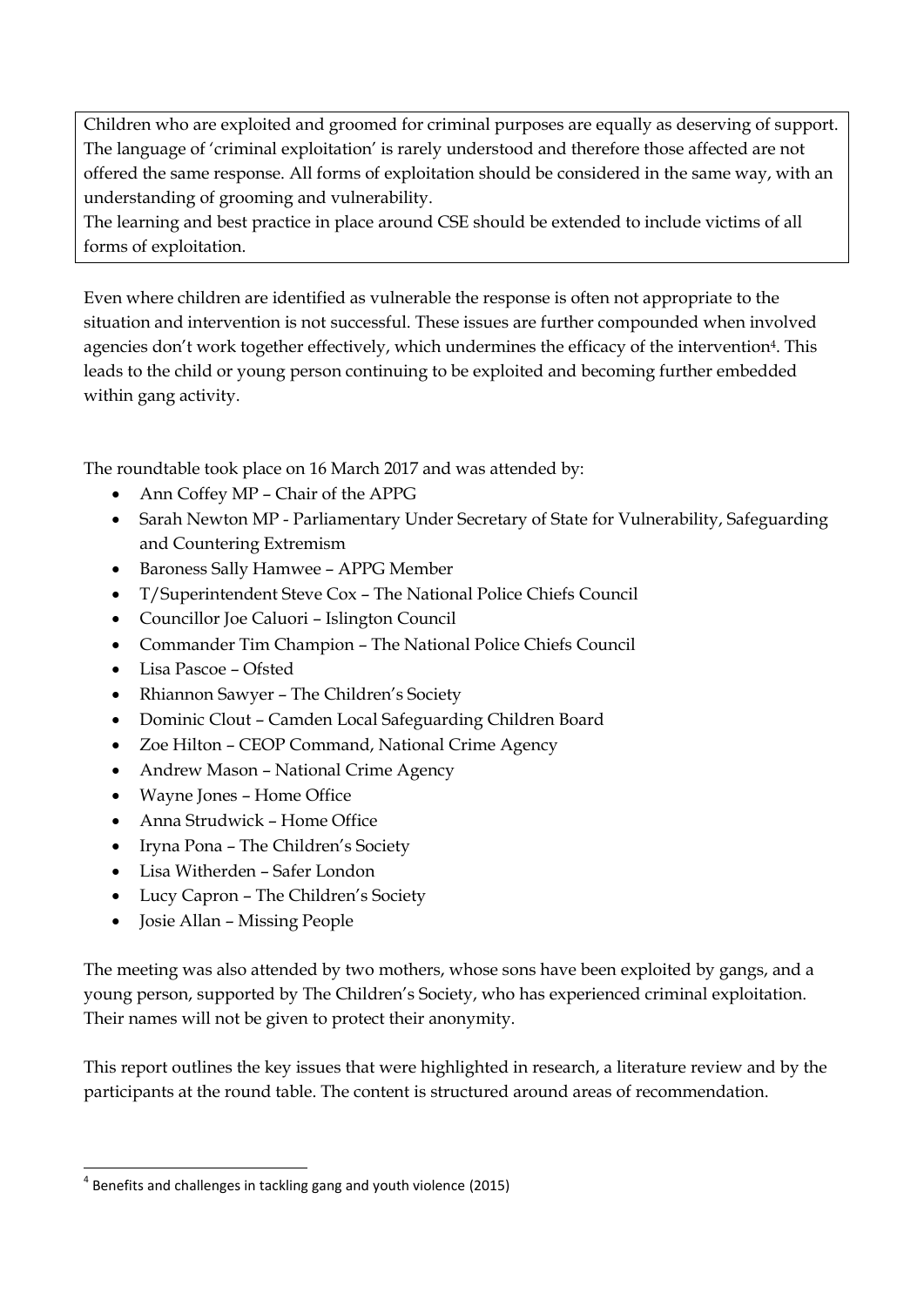## **Prevention and early response**

Gang exploitation is not limited to London, or even just to the larger cities in the UK. Services across the country have been in contact with children who have gone missing and are involved in gangs<sup>5</sup>.

Due to limited intelligence, it is difficult to confirm the true scale of the problems between gangs and missing. In a 2016 National Crime Agency Briefing Report, 80% of areas asked reported exploitation of children by gangs. Ages ranged from 12-18 years, with 15-16 year olds being exploited most frequently. Males were most commonly exploited by gangs, but in 50% of responses females were also found to be exploited and groomed by criminal gangs<sup>6</sup>.

Children and young people are at risk of significant harm when exploited by gangs. Therefore, prevention of children being groomed and exploited in this context should be seen as the top priority for local and national decision makers. This prevention activity may focus on two key issues: educating children of the risks and therefore encouraging them to identify and not engage with potential groomers and exploiters; and identifying and providing timely support to children at risk to prevent their later exploitation or entrenchment within a gang.

#### **Education**

Currently children receive little or no education to help them understand criminal exploitation and the associated risks. Where some education is provided it mainly focusses on risks of sexual exploitation. This makes children ill equipped to identify when they are being groomed and exploited by gangs for criminal purposes. The recent introduction of mandatory relationship and sex education through the Children and Social Work bill offers a fantastic opportunity to ensure that children from primary through to secondary education are made aware of different types of grooming and exploitation.

The young person speaking at the meeting identified that children need to be informed of the risks of being criminally exploited.

Practitioner: "*What type of support could be given to young people under the age of 16?*" Young person: "*Just knowledge."*

She explained that she would never have suspected that she could be vulnerable to predators in her peer group, who may themselves have been groomed, and therefore was not equipped to stay safe.

The young person later went on to explain that children as young as eight or nine are regularly being groomed and exploited by gangs. Although we acknowledge that all education should be age-appropriate, it is clearly important for information about these risks to be given to children at a young age, ensuring that prevention does not come too late.

The participants of the roundtable heard that any child can be groomed for criminal exploitation. It affects boys and girls, children from families that experience a range of issues as well those from stable and economically better off families. Some children are initially approached by their peers,

**.** 

<sup>&</sup>lt;sup>5</sup> Running the Risks (2016)

<sup>6</sup> County Lines Gang Violence, Exploitation & Drug Supply (2016)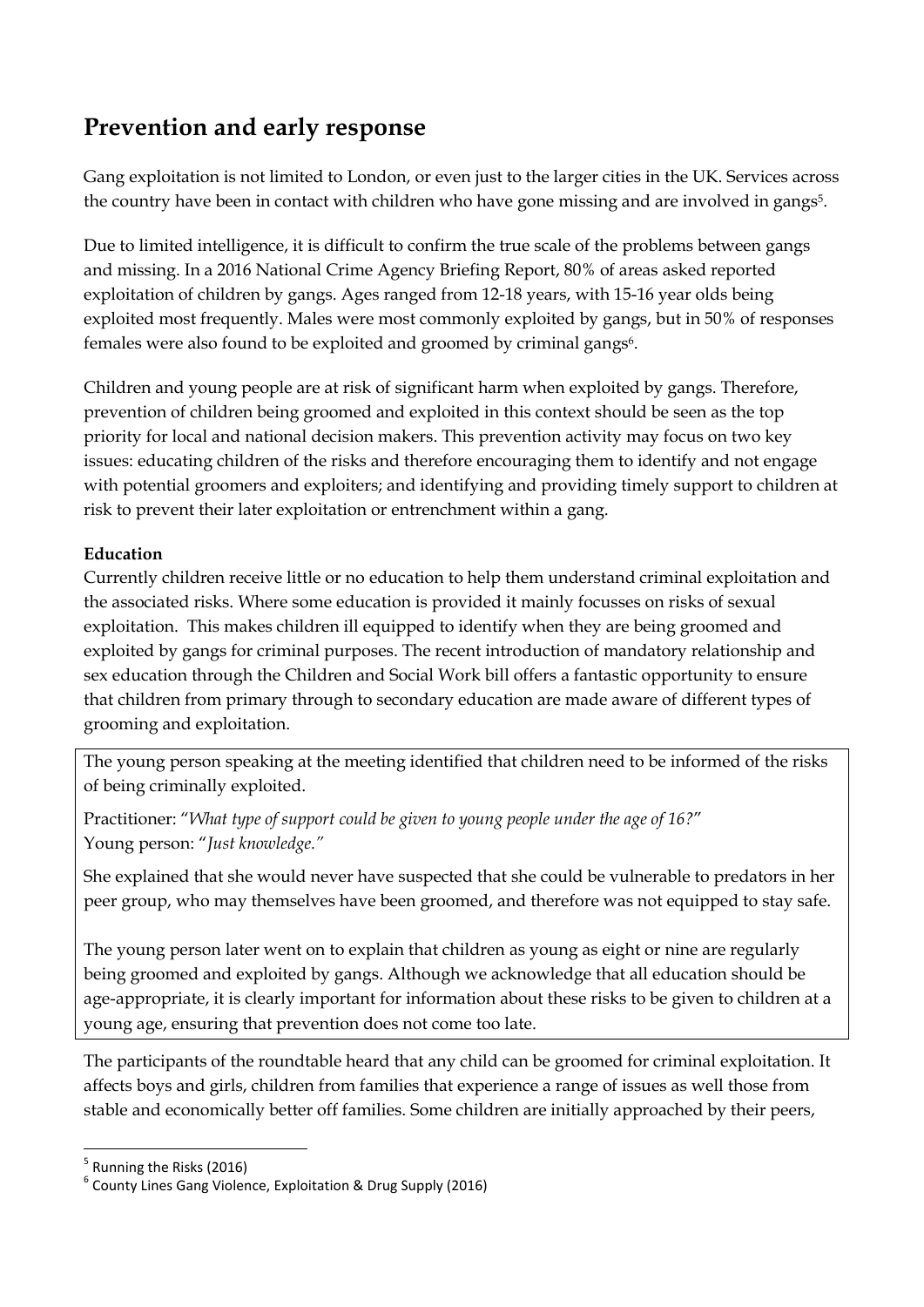who have also been groomed and exploited, which can make it even harder for them to identify the risks without prior education.

Grooming children into gangs relies on unhealthy, coercive relationships, so it is important that criminal exploitation, along with the risks of going missing, is included on the curriculum. It is important not only to help children identify when they themselves or their friends are being targeted but also to give them information how to seek help and what help may be available.

#### **Return Interviews**

Statutory guidance on children who runaway or go missing from home or care states that all children who go missing should be offered an independent return interview. Independent return interviews provide an opportunity to uncover information that can help protect children from the risk of going missing again, from risks they may have been exposed to while missing or from risk factors in their home.

The interview and actions that follow from it should:

- Identify and deal with any harm the child has suffered including harm that might not have already been disclosed as part of the 'safe and well check' by the police– either before they ran away or whilst missing;
- Identify underlying risks to the child, which may not previously have been disclosed, therefore ensuring that agencies can put the right support and safeguarding in place and improve future risk assessments;
- Understand and try to address the reasons why the child ran away;
- Help the child feel safe and understand that they have options to prevent repeat instances of them running away;
- Provide them with information on how to stay safe if they choose to run away again, including helpline numbers.

Return Interviews are one of the most appropriate tools to ensure that risks of criminal exploitation are identified and effective early intervention is made. They may also serve as an important source of intelligence on the risks to children in a geographical area and thereby allow the police and other safeguarding professionals to protect other children from exploitation. Although the potential for this preventative tool is great, there are currently significant issues with its implementation.

Currently, return interviews provision across the country is inconsistent. This APPG's inquiry into safeguarding absent children showed that not all local authorities offer return interviews to all children who go missing. Children who are categorised by the police as absent and children missing from out of area care placements are particularly affected by poor return interviews provision.

In addition, a wide variety of professionals currently may deliver these interviews across the country, from in house provision by social workers to provision through independent voluntary sector organisations. There is little guidance and consistency around the necessary training and content of the interviews. Any organisation or service delivering return interviews should be aware of, and be able to effectively identify, the risks of criminal exploitation. There should then be a clear pathway for sharing this information and referring the child to appropriate support, therefore preventing them from becoming further entrenched in gang activity. These issues are currently not covered by the statutory guidance on missing children.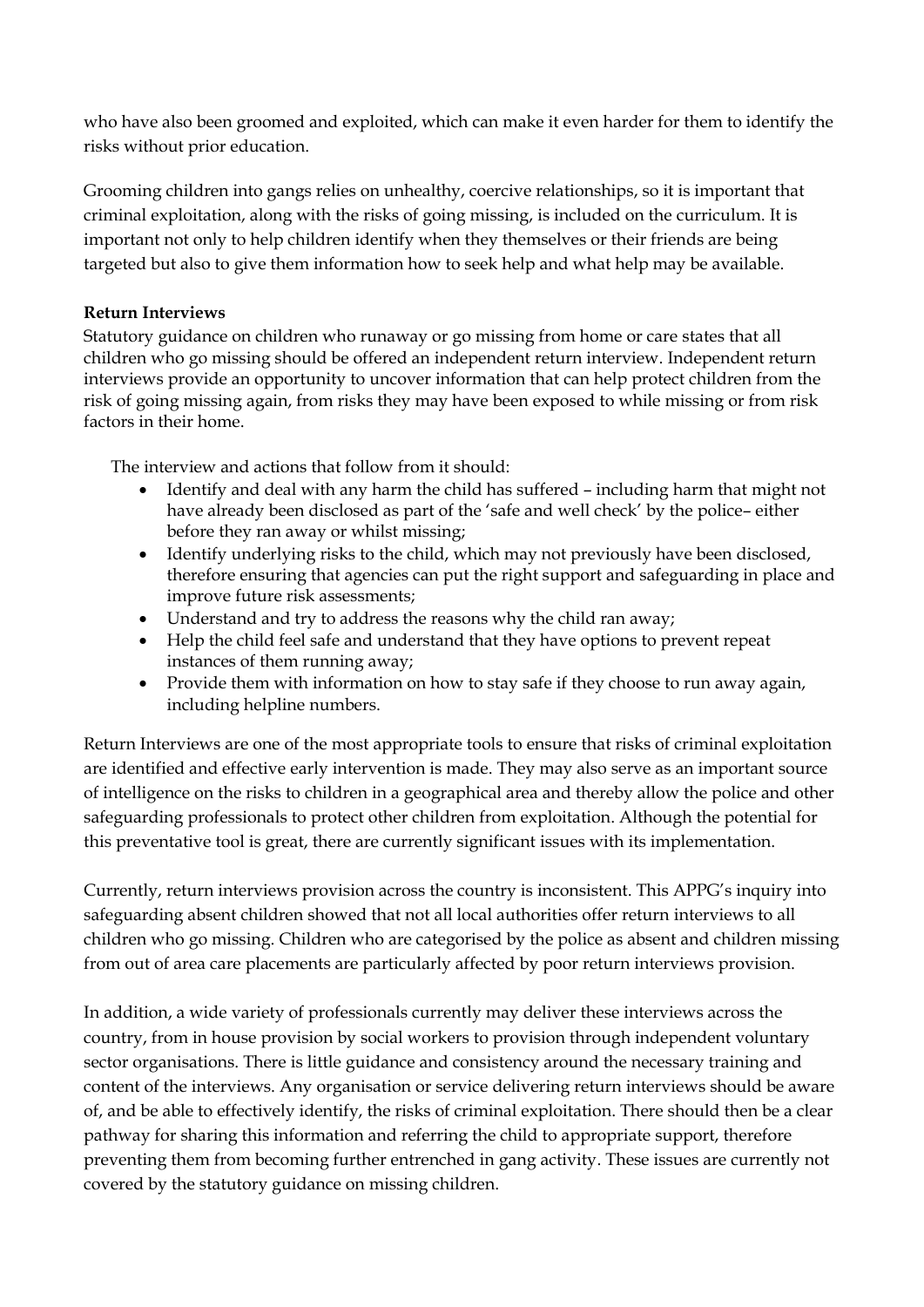The roundtable heard that children who have been groomed to take part in criminal activity are unlikely to talk to the police about their exploitation due to mistrust, fear of the consequences for themselves or their families, or because they have been given instructions by adults who groom and threaten them not to share any information. There was a consensus about this amongst the mothers of gang-exploited boys, the young person and the frontline practitioners in attendance.

Each child's experiences and opinions will vary so it is important that they are offered a return interview with someone that they trust and feel comfortable with, whether this is a trained professional from an independent organisation, a social worker or a police officer. Ensuring the interview is provided by a suitably trained professional that the child trusts offers an opportunity for them to disclose important information that can help with early identification of exploitation and offers of support.

At the meeting it was acknowledged that even when a child is offered a return interview, the realities of grooming may mean that they don't feel they need help; that they can't talk to anyone; or they may be afraid to talk about what is happening to them. The roundtable participants discussed that more thinking needs to be done around how to engage with this vulnerable and often disengaged group. Further research on this topic would be hugely valuable.

#### **Risk Assessments**

Going missing may be an early warning sign of gang exploitation. Ineffective risk assessments for early missing episodes can lead to delays in finding a child safely and prevent the provision of appropriate help to them and their family. There is very little research available into what makes an effective risk assessment at the time a child is reported as missing, which was acknowledged in the APPG inquiry into safeguarding absent children.

New Authorised Professional Practice (APP) on responding to missing persons has discontinued the use of a separate absent category and instead introduced a new 'no apparent risk category'. This new category is very similar in its definition to 'absent' which, as the latest NCA data analysis on missing persons shows, was disproportionately applied to cases of missing boys7, likely including those who were criminally exploited. Children are often perceived to be at lower risk or 'no apparent risk' because the risks to them are not known when the police are making the assessment. The use of the 'no apparent risk' category can contribute to a failure in identifying exploitation. It is therefore vital that these children still receive an active response, including a return interview to explore what happened and whether they were in fact at risk of harm.

Effective risk assessments are not only the responsibility of the police. Care givers, schools and any other agencies involved should provide relevant information wherever possible. This APPG has previously recommended that for any risk assessment to be effective it needs to be done jointly by the police and children's services. This roundtable has further supported the importance of this.

**<sup>.</sup>** <sup>7</sup> Missing Persons Data Report 2015/16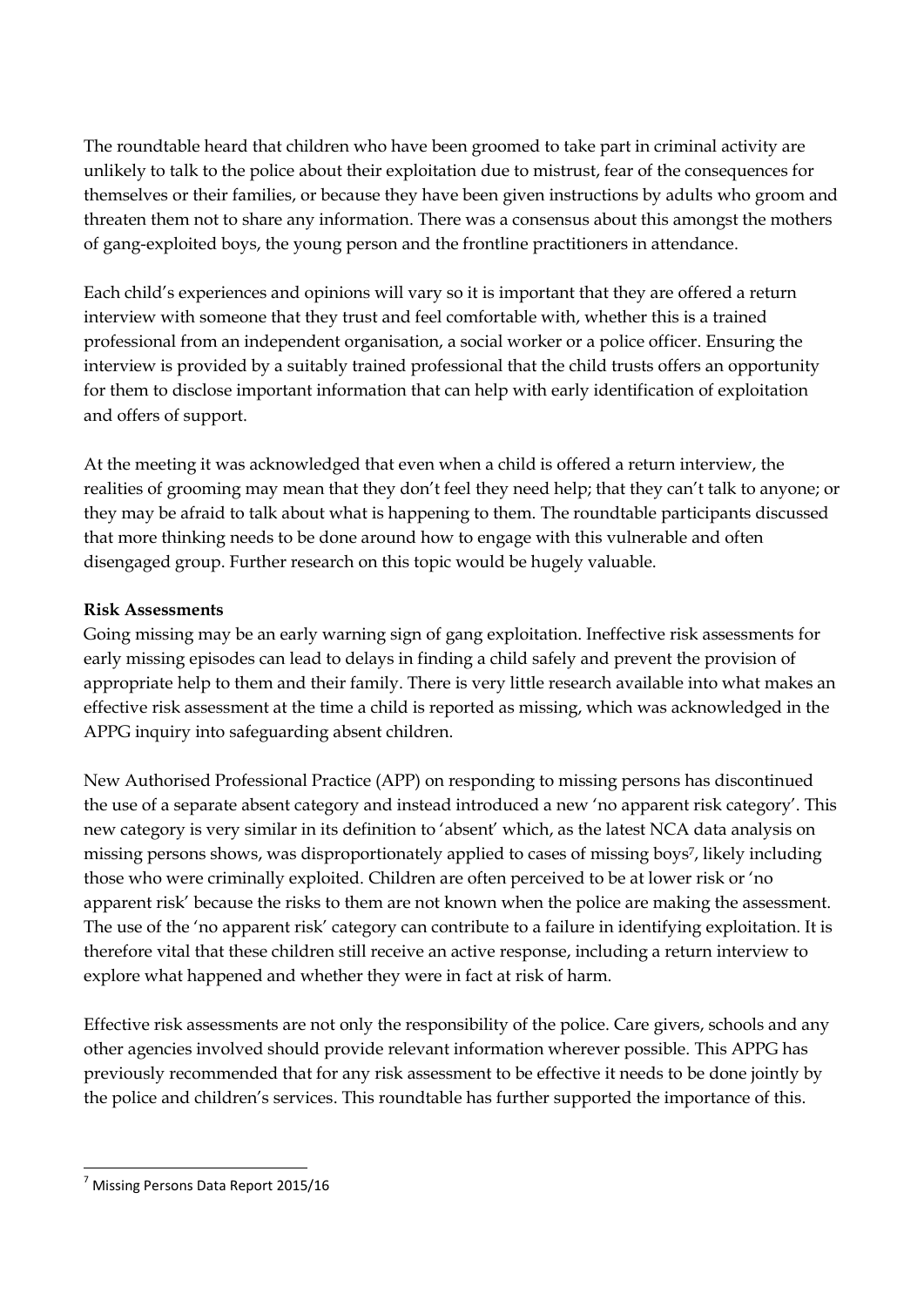#### **Recommendations:**

- The Department for Education should ensure the risks of grooming and exploitation for criminality should be included on the curriculum for healthy relationships and taught in both primary and secondary schools. The government consultation on the Relationships and Sex curriculum must take this into account.
- The Home Office should develop educational resources for children and young people on the risks of criminal exploitation and county lines. Resources for parents and carers should also be made available.
- Local authorities should ensure that high quality return interviews are being offered to every child after every missing incident. The child should be offered a choice of professionals undertaking that interview and everyone who delivers them should have a good understanding of criminal exploitation.
- The Department for Education should consult on and revise the relevant statutory guidance on young runaways and children missing from home and care to include information about the links between criminal and gang exploitation and missing. The revised guidance should also take into account the new 'no apparent risk' definition, to ensure that children at all risk levels receive a return interview, to ensure the risks they face are fully understood.
- The Home Office and the Department for Education should write to all local authorities and police forces to clarify that all agencies involved with an at-risk child should have effective information sharing protocols on missing children in place to inform effective risk assessments and ensure appropriate referrals.
- Statutory guidance on children who run away or go missing from home or care should be updated to include more detailed guidance on looked after children placed out of area due to the risks of gang involvement, to ensure that appropriate care planning and notifications are taking place. Care plans for these children should include multi-agency planning of what needs to happen if they go missing. All agencies should agree a minimum response and how they will coordinate.
- When a looked after child is being moved to an out of area placement because of gang exploitation the responsible local authority should notify the police in the host authority area of the risks to the child and their vulnerability.
- The College of Policing should include further information in its Authorised Professional Practice (APP) on responding to missing persons to ensure that the risk of criminal exploitation is included in risk assessment questions when a child goes missing. The APP also needs to provide guidance on responses to 'absent' or 'no apparent risk' categories. The guidance should state that where risk of criminal exploitation is assessed the case should always be categorised as high risk.
- The Home Office should work with the police, local authorities and the voluntary sector to develop a risk assessment tool for county lines which can be made available to all police and local authorities.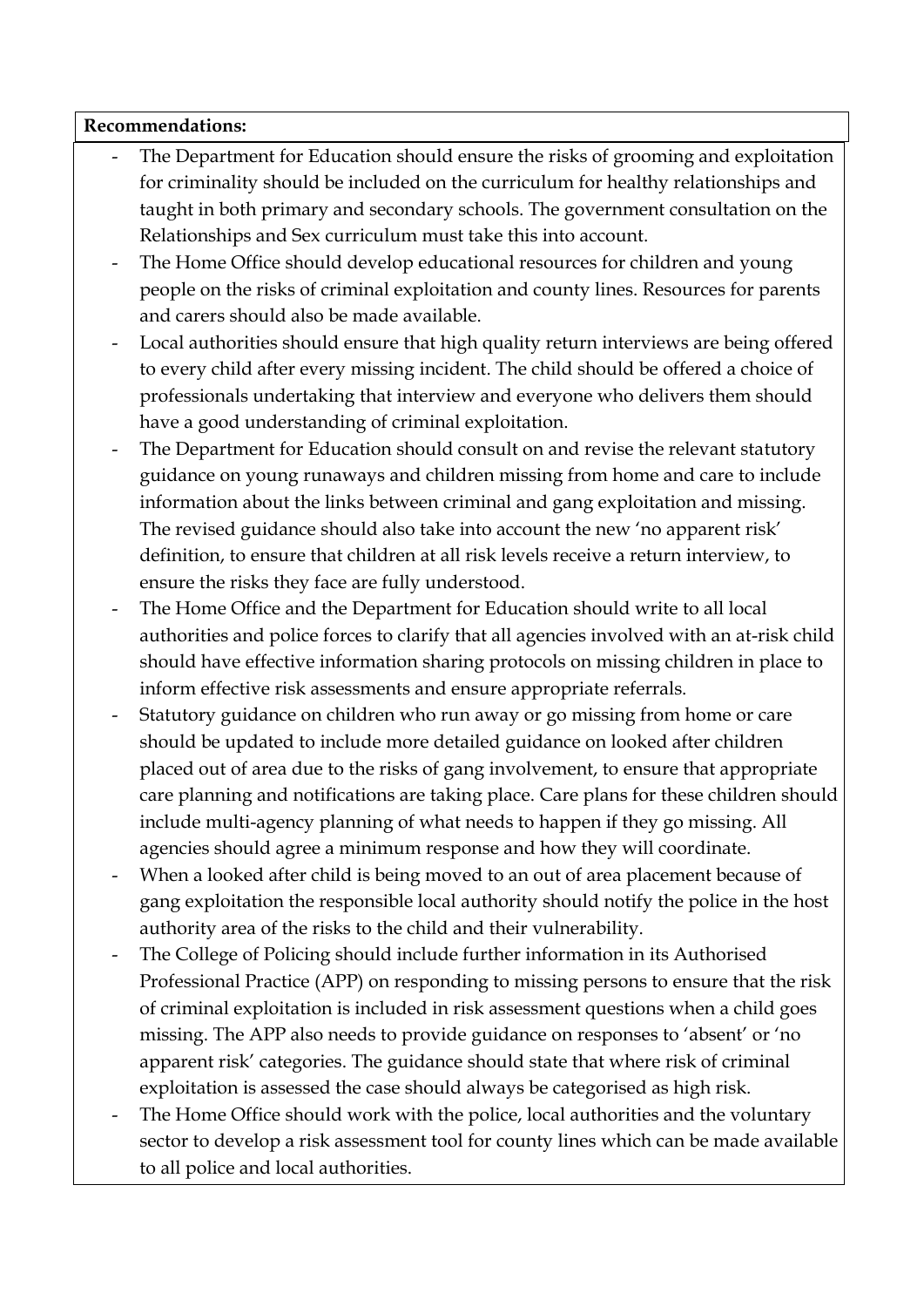## **Problem profiling**

There is currently little consistency in the collection of information relating to missing episodes linked to gang exploitation. Improvements in this practice would have the dual benefit of increasing understanding of the issue which can inform strategic approach, as well as supporting investigative work into individuals and gang activity at the local level, thereby safeguarding vulnerable children and young people.

These mapping exercises could feed into the preventative work mentioned above by informing where targeted education could make the most impact.

At the roundtable meeting we heard about the recent mapping work being done by Islington Council:

In response to the National Crime Agency report on County Lines they undertook to understand the issue in their area and assess the risks for children and young people living there.

They cross referenced data concerning out of borough arrests, missing incidents and information from youth and social workers to build a partial picture of the problem.

Now working with nineteen other boroughs to extend mapping and encourage a more consistent approach to policing any 'County Lines' which can be uncovered by mapping.

The introduction of the national missing persons register in 2018 could have a significant impact on how information about missing people is shared and accessed. How the register will be used is still unconfirmed but there would be significant value in including exploitation or trafficking markers which would flag concerns to the responding police officer, thereby improving the effectiveness of the risk assessment and response.

#### **Recommendations:**

- Police forces and local authorities should work together to effectively map missing episodes relating to gang exploitation, including county lines in their area. Islington Council's report (included at the end of this report) can be used as a model.
- The Home Office should ensure that the planned national register for missing persons should include a number of functions to enable earlier and better response to children who go missing because of gang exploitation. This should include markers for potential exploitation/internal trafficking.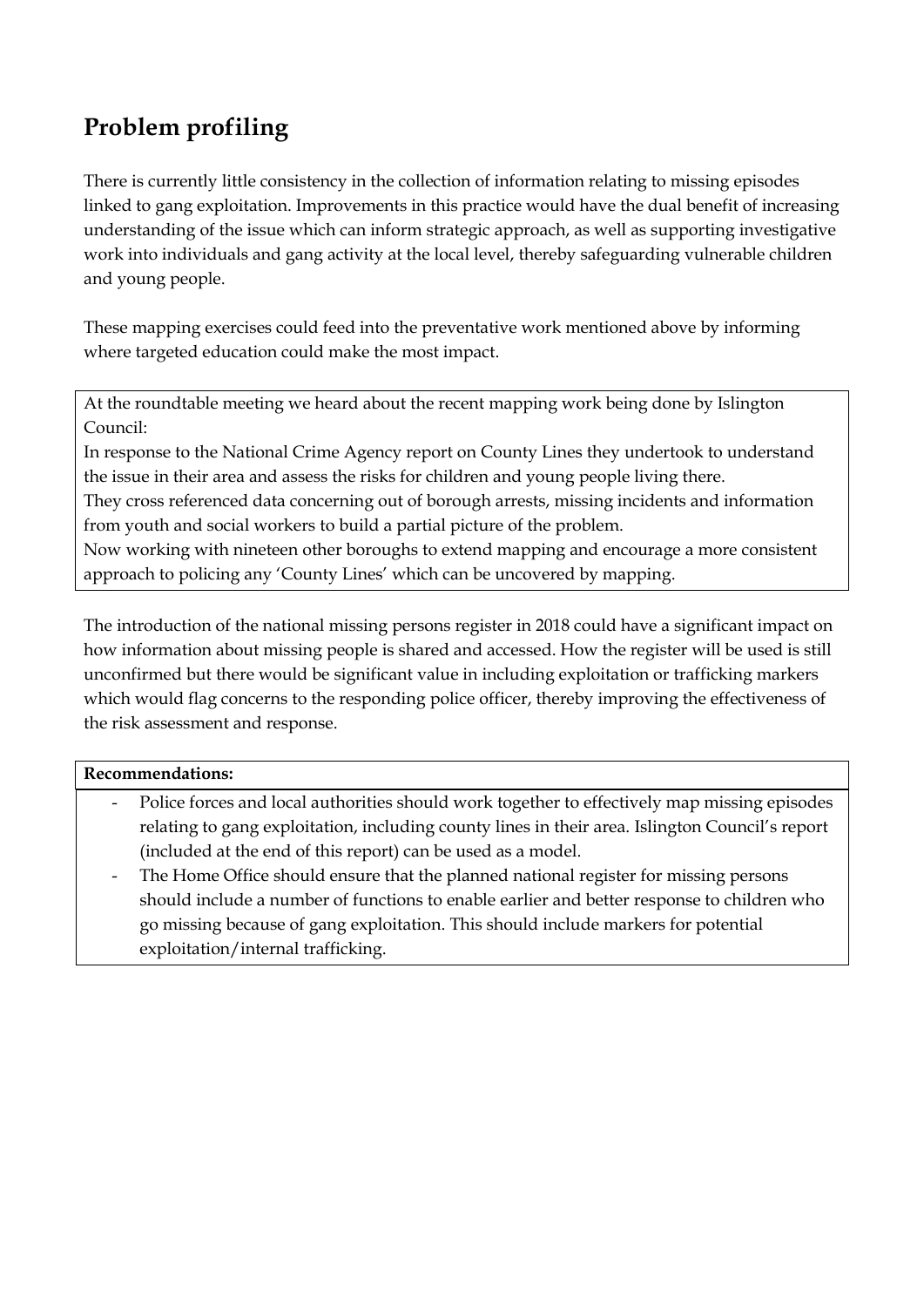## **Disruption and Intervention**

#### **Child Abduction Warning Notices**

There are currently few tools available to the police to disrupt exploitation by gangs, which in turn means that they are often unable to prevent repeat missing episodes.

One suggestion at the meeting was the increased understanding and use of Child Abduction Warning Notices (CAWNs). These notices can be issued against individuals who are suspected of grooming children by stating that they have no permission to associate with the named child and that if they do so they can be arrested under the Child Abduction Act 1984 and Children Act 1989. They have largely been used when sexual exploitation is suspected, however, their use is not limited to sexual exploitation cases and they can be used to disrupt grooming for criminality. Attendees at the roundtable meeting stated that there is inconsistent use and awareness of CAWNs. It has also been highlighted that CAWNs cannot be applied in cases of 16 and 17 year olds who go missing.

The argument against using CAWNs in this situation was also voiced at the meeting. The issues stem from the fact that breaching the conditions of the notice does not automatically mean an offence has been committed. Therefore, if used regularly in situations where prosecution is unlikely, it could dilute the impact of such notices.

The roundtable discussion focussed on the need to build on positive elements of CAWNs, such as speed at which they can be issued, ability to issue CAWNs on information supplied by parents or those with safeguarding responsibilities and the ability to use that information later as evidence in court. Yet it was mentioned that any future CAWNs or recommended alternative notices should include a pathway of escalation to other statutory instruments such as SRO or Modern Slavery injunctions, breach of which can result in a person being prosecuted for grooming or trafficking. The development of a list of alternative civil orders which could help in disrupting grooming for criminality was suggested as a better alternative.

#### **National Referral Mechanism**

There was concerted agreement from everyone around the table that children who are criminally exploited should not be seen and treated as criminals. There was also an acknowledgement that, although the important national policies and legislative provisions have been put in place to deal with people who exploit others through trafficking or modern slavery, the knowledge and implementation of national policies on the ground remain very patchy.

One particular mechanism that can be used to identify and protect children from criminal exploitation mentioned in the meeting is the National Referral Mechanism (NRM). The NRM is a framework for identifying victims of human trafficking or modern slavery and ensuring they receive the appropriate support.

Children who have been missing and exploited to take part in criminal activity, for example carrying and dealing drugs across different areas, are victims of trafficking.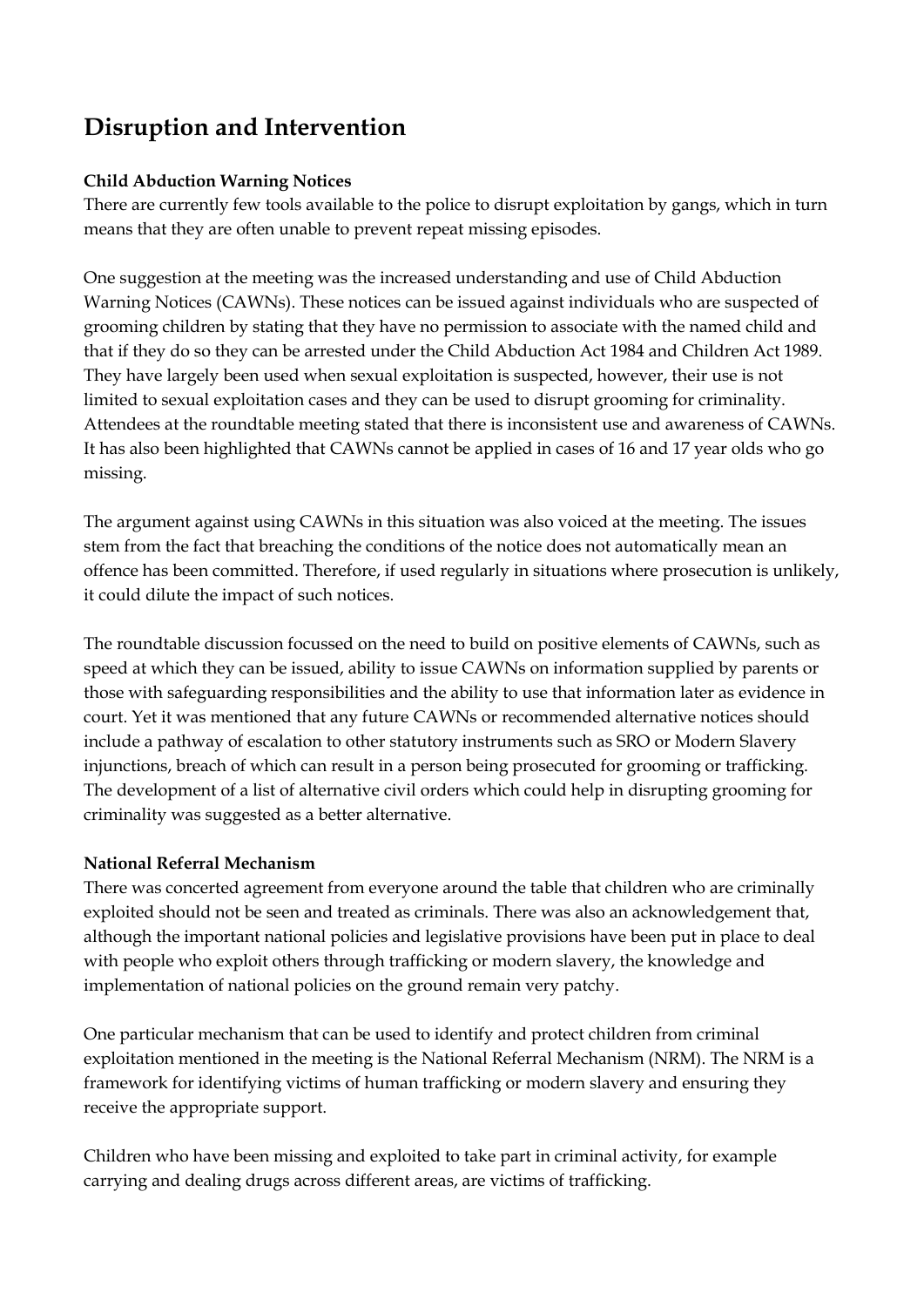Practitioners at the roundtable meeting highlighted that many professionals working with vulnerable young people do not know about the NRM, and even less are likely to understand that it can be used in the context of gang or criminal exploitation.

One attendee felt that, when NRM referrals were made, there was often an atmosphere of victim blaming and therefore children's vulnerable, exploited status was not taken seriously.

NRM referrals sometimes come too late and therefore the victims of exploitation and trafficking do not get the support they deserve, but instead are criminalised.

#### **Ofsted's Role**

Ofsted inspect and regulate services that care for children and young people, and services providing education and skills for learners of all ages.

As part of existing inspections of services and schools they could play a role in ensuring that they are delivering an effective and joined-up response for children who have been missing and are suspected to be victims of criminal trafficking.

The 2016 'Time to Listen' Joint Targeted Area Inspections found significant improvements in the multi-agency response to child sexual exploitation in many areas, including mapping the issue, education and support. The spotlight of these joint inspections encourages Local Authorities and all the other services involved to fulfil statutory guidance commitments and work innovatively to combat an issue.

Ofsted include 'deep dive' investigations in their targeted inspections. This is an evaluation of the experiences of children and young people at risk of a specific type (or types) of harm. A 'deep dive' investigation focussing on gangs and criminal exploitation could be invaluable in better understanding the issue and the response of Local Authorities and services. This could also encourage a national conversation about the wider forms of grooming and exploitation, beyond CSE.

When a child or young person returns from a missing episode and has been identified as at risk, or as a victim, of exploitation there should be a robust and specialist response. Further discussion and recommendations can be found later in this report.

The roundtable heard how children in out of area care placements are also affected by being targeted for criminal exploitation. There is a need to consider how the risk of going missing because of criminal exploitation is addressed by local authorities placing children out of area.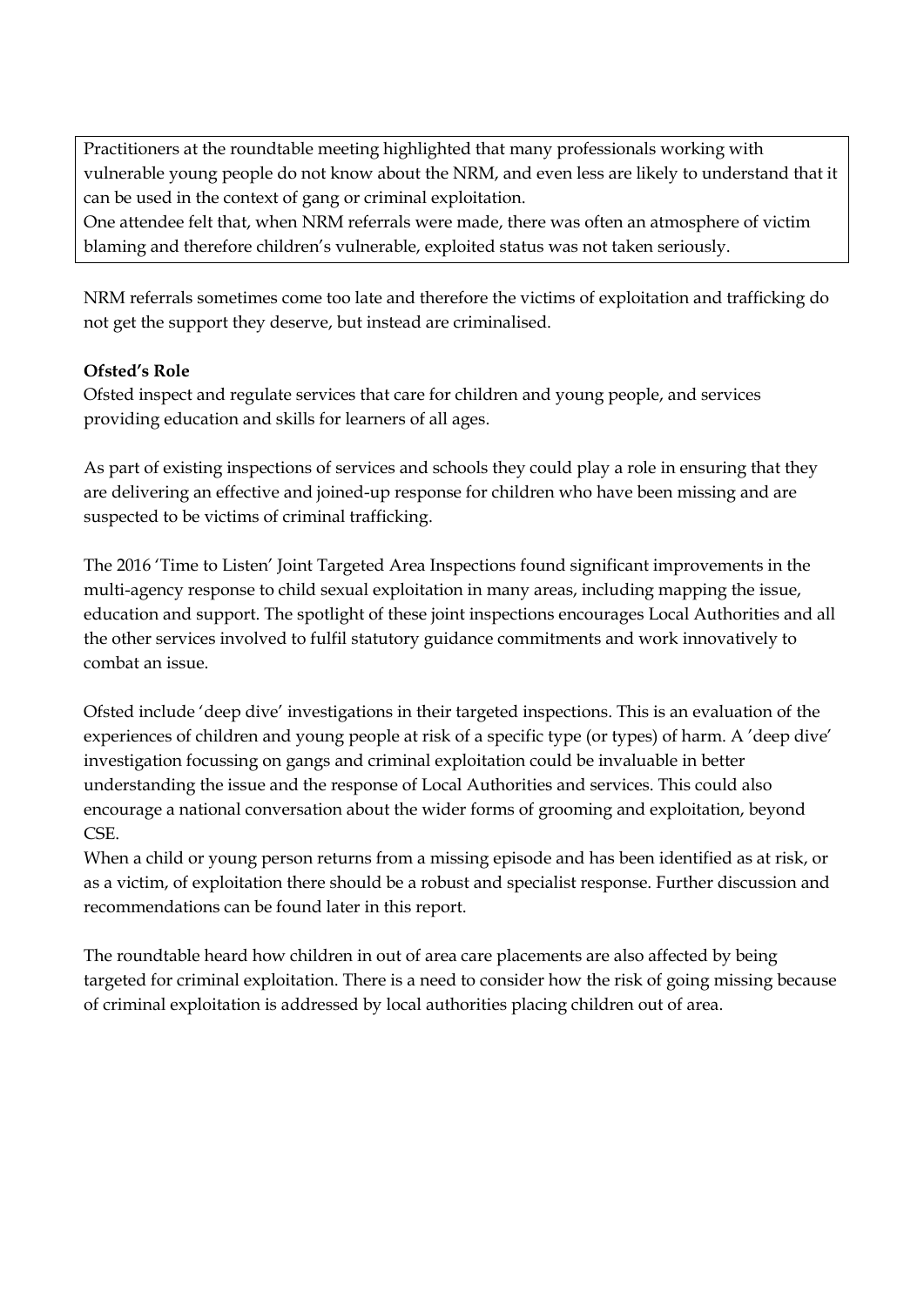#### **Recommendations**

- The College of Policing should update the guidance on Child Abduction Warning Notices to ensure it is clear in what context they can and should be used and to clarify what should happen in the case that a CAWN is breached.
- The Crown Prosecution Service should produce a list of civil orders which can be used for disruption purposes, this should be disseminated with clear guidance. Any future instruments should protect all children up to the age of 18.
- The Home Office should update the guidance on the National Referral Mechanism to include clear information on referrals of children targeted for criminal exploitation. Any reviews of the NRM should include understanding of gang-associated trafficking.
- The Home Office and the DFE Ministers should consider writing a joint communication to local authorities and police chiefs to raise awareness of the NRM as a mechanism to identify and protect vulnerable children, and the importance of referring children who are targeted for criminal exploitation
- Ofsted should routinely include the response to missing episodes related to gang or criminal exploitation as a category of need in future inspections. This should include reviewing the multi-agency response.
- Ofsted jointly with other inspectorates should consider a joint targeted area inspection into wider forms of exploitation, including criminal exploitation by gangs.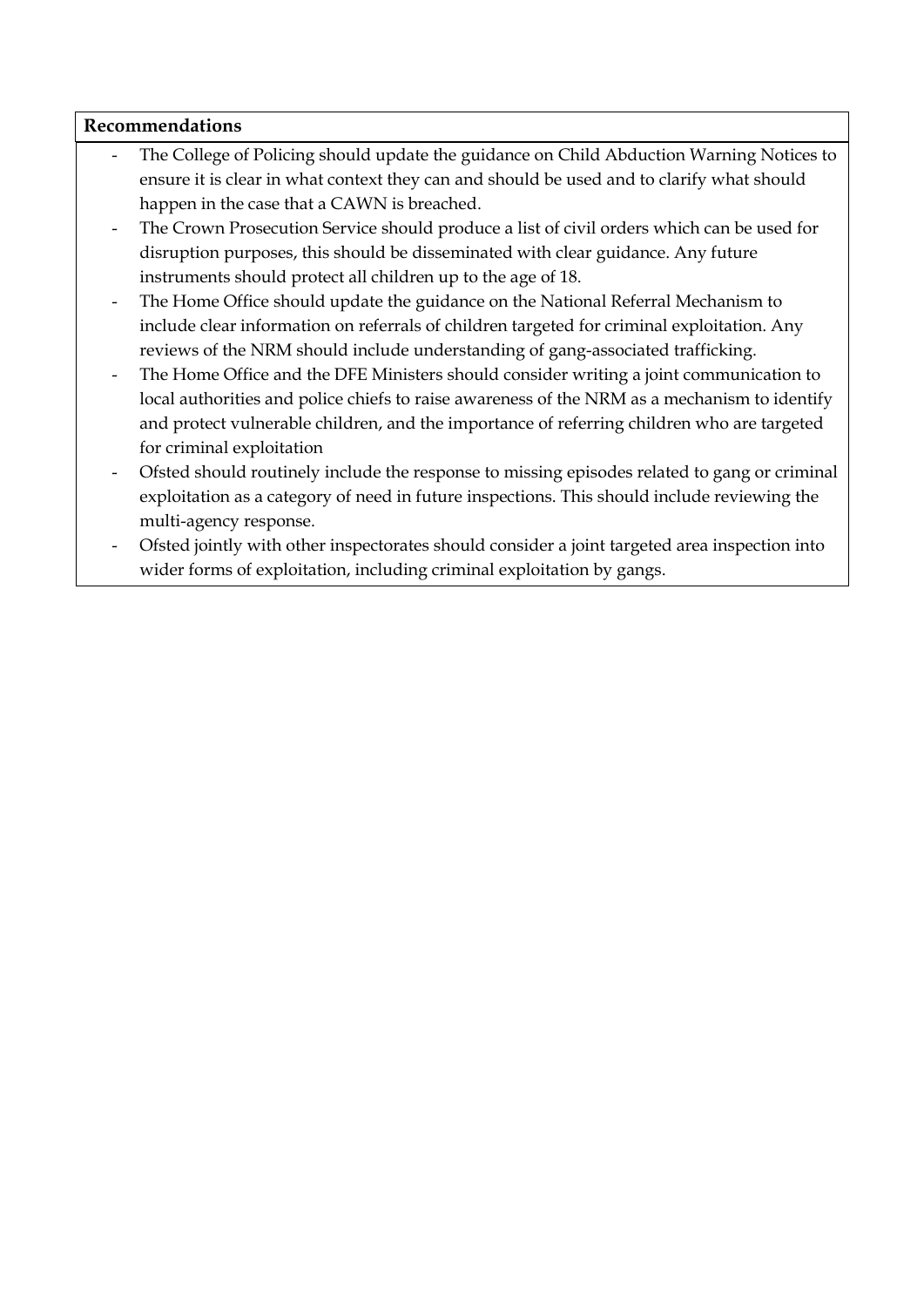## **Specialist support and guidance**

#### **Statutory Guidance**

Statutory guidance on children who go missing from home or care was last updated in 2014. Although it does mention the risks associated with gang exploitation, it does not go far enough to represent the significant links between missing and gangs, or outline effective responses to this issue.

#### **Specialist Support**

Victims of any type of grooming and exploitation are likely to need specialist intervention and support. At the roundtable we heard from the mothers of two boys who had been exploited, both agreed that their children had become unresponsive to offers of support from a wide variety of different professionals. The young person added that it had been a negative experience to have multiple professionals involved, none of which she felt really cared about her.

*Youth Support Services were triggered by the missing episode, but this failed as my son refused to engage*  with them, as was to be expected. Yet this was read as a complete failure by him to accept help or support by *all those involved. The service was inevitably withdrawn so the YSS resource could be directed elsewhere.* Mother of an exploited young man

When a child has been missing and criminal exploitation is suspected there should be a clear pathway for referral to specialised services. These services should focus on engaging the child, building relationships and trust and supporting them to make safe choices for themselves, this in turn could prevent them from going missing again in the future.

Children who have been exploited by gangs are likely to have specific needs. Support for this group needs to not only address the emotional and practical impact of grooming and exploitation, but also provide appropriate advice and help for safely exiting gangs.

"*We don't need different professionals… we don't need loads of people… it's not even about quantity, it's about the quality of work that you deliver to young people.*" Young person

#### **Coordinated Response**

As mentioned above, where possible young people should be referred to specialist services who can provide intensive support. However, it is likely that a number of different professionals will be involved when a young person is being exploited. In this case it is vital that those services work together and coordinate their activity.

By working in partnership services can ensure that effective risk assessments are made when a child goes missing; that information which could help with them being found quickly and safely is shared; and that the resulting intervention is as effective as possible.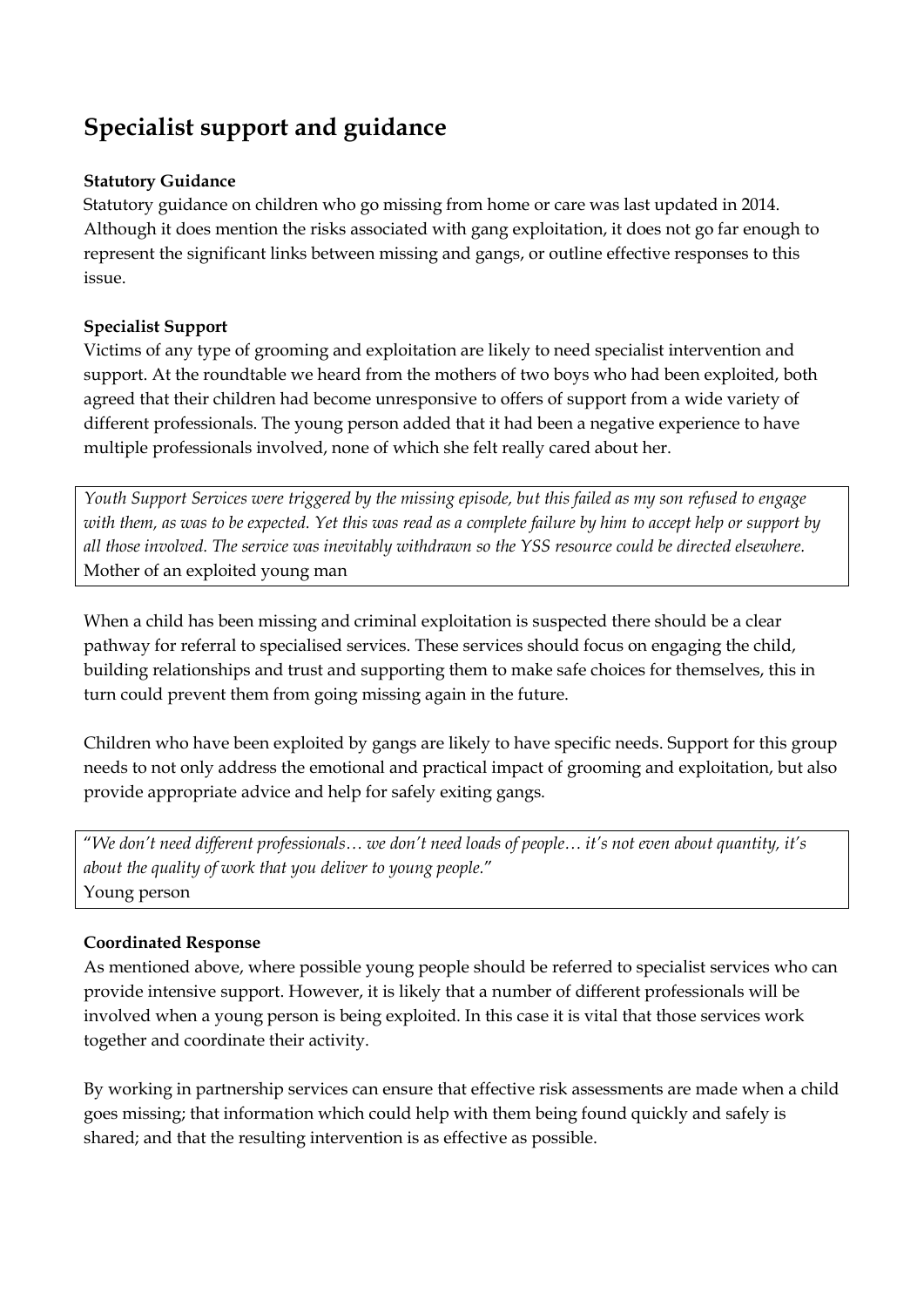*"It became so frustrating as all services that were assigned to working with my son in this period… were all working as separate entities – with this came, on many occasions, lack of communication, oversight or duplication of what was meant to be done or not take place, this caused me great distress."* Mother of an exploited young man

#### **Training**

There have been great improvements in the response to child sexual exploitation, both in the services available and the attitudes of police officers and professionals. This work should be extended to include all forms of grooming and exploitation.

Guidance on how to recognise and support children who have been missing and are victims of exploitation in gangs should be included in police Authorise Professional Practice. There should be a particular focus on preventing further exploitation and criminalisation.

Training around CSE which is currently available for practitioners coming into contact with vulnerable children should be further developed for this purpose.

*"Outside London, there appears to be a serious lack of awareness of gang exploitation as well as County Lines. Police forces with no exposure to gangs and therefore no gang units are not equipped to spot the warning signs and when they do, they are still failing to adequately respond. This then influences the responses of other agencies and the burden on the parents becomes even greater to prove the grooming."* Mother of an exploited young man

#### Recommendations:

- The Department for Education should update statutory guidance on children who run away or go missing from home or care to highlight the links between missing and gangs or exploitation for criminality.
- The Department for Education should update statutory guidance on children who run away or go missing from home or care to include guidelines on how to respond to children who go missing as a result of being coerced into criminal exploitation, taking into account the unique difficulties related to this issue.
- Local authorities should ensure that all children who are being exploited have access to specialist support. Existing practice for working with victims of sexual exploitation should be extended to include awareness of criminal exploitation; or specialist gang exit and support services should be available.
- Local Authorities should ensure that all professionals who work with children and young people are trained to understand gang and criminal exploitation. The training should cover referral pathways to appropriate support and protection for those children most at risk.
- The College of Policing training on vulnerability should include information about missing and exploitations in gangs.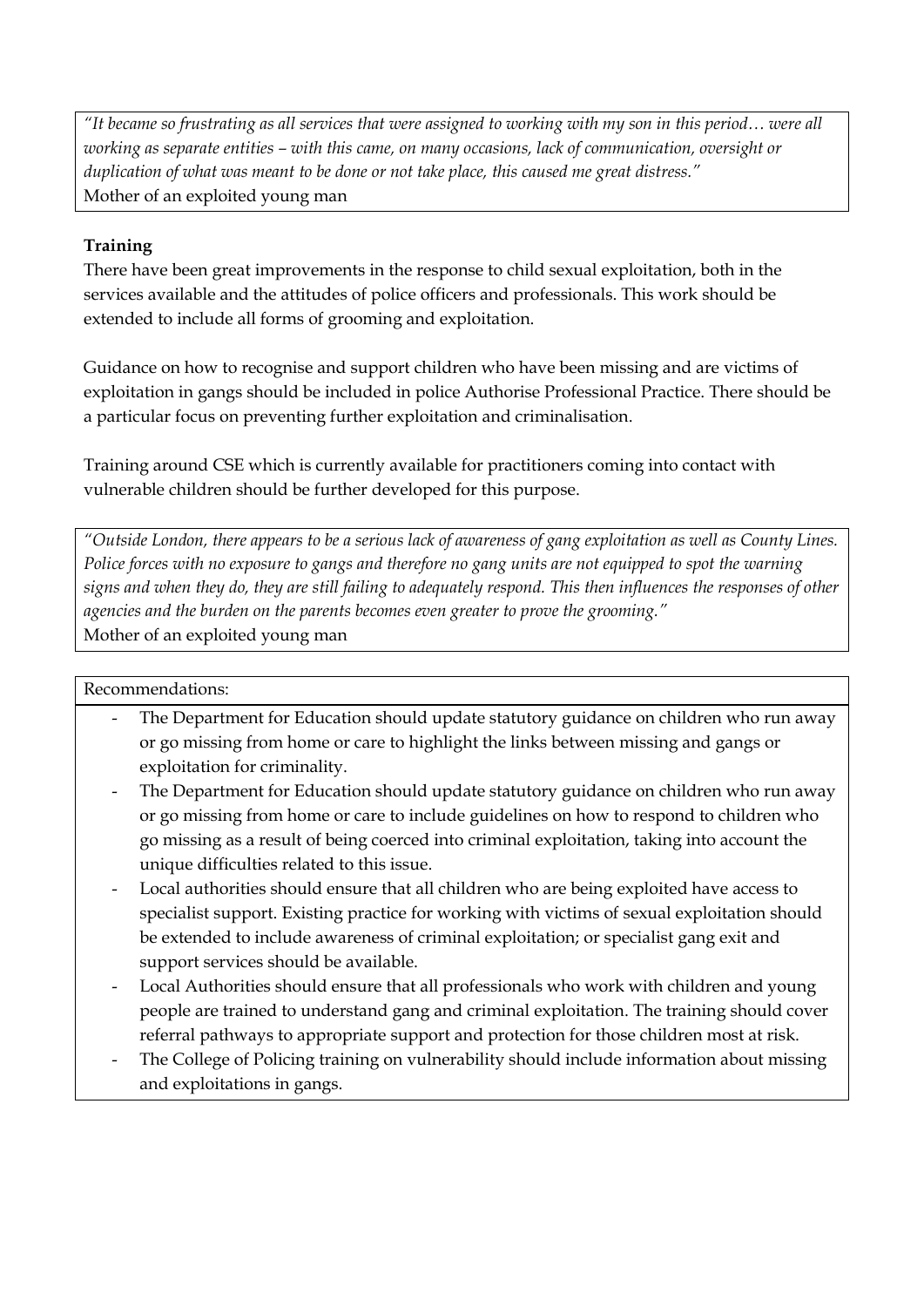"*My son became involved in a gang where he was exploited to sell class A drugs at the age of 14 in 2012, I didn't know what to do or who to call.*"

#### **Mother of an exploited young man**

*Young people who are groomed into drug running by adults are being exploited in the same way as those who are enticed into sexual activity. They too are vulnerable and need our support.*

*We need a greater understanding and awareness of this kind of criminal exploitation of children and*  better training to ensure it is recognised and prevented at an early stage. Once a child is criminalised it is *very hard to get them back to the other side of the law.* **Ann Coffey MP**

The All Party Parliamentary Group on Runaway and Missing Children and Adults is chaired by Ann Coffey MP. Missing People and The Children's Society jointly act as the group's secretariat.

If you have any queries about this report please don't hesitate to contact: Josie Allan, Missing People – [Josie.allan@missingpeople.org.uk](mailto:Josie.allan@missingpeople.org.uk) / 020 8392 4524 Iryna Pona, The Children's Society, [Iryna.Pona@childrenssociety.org.uk](mailto:Iryna.Pona@childrenssociety.org.uk) / 02078414400 ext. 5703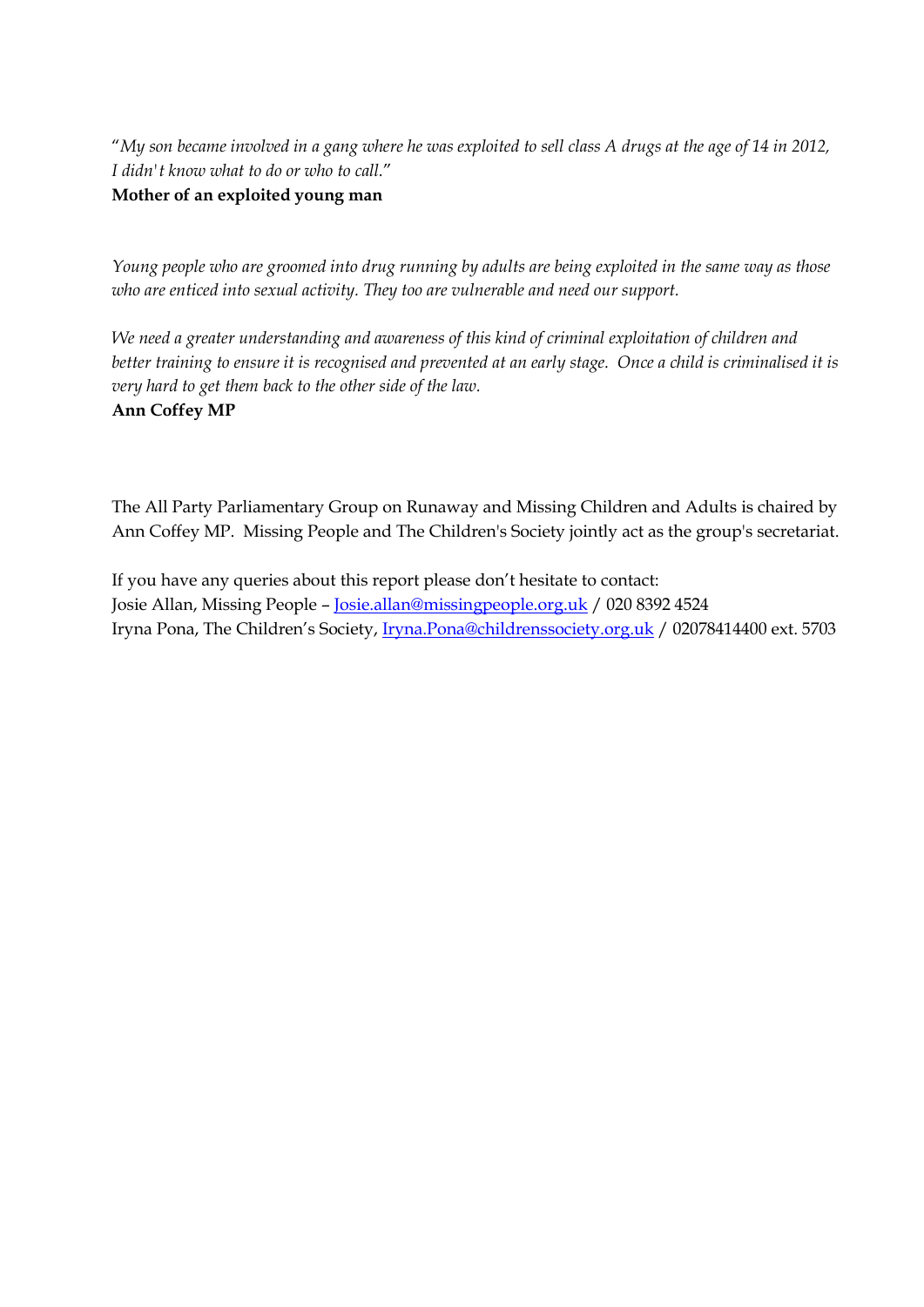

# **County Lines Analysis for Islington**

April 2017

Farah Dadabhoy, Gangs and Child Sexual Exploitation Analyst.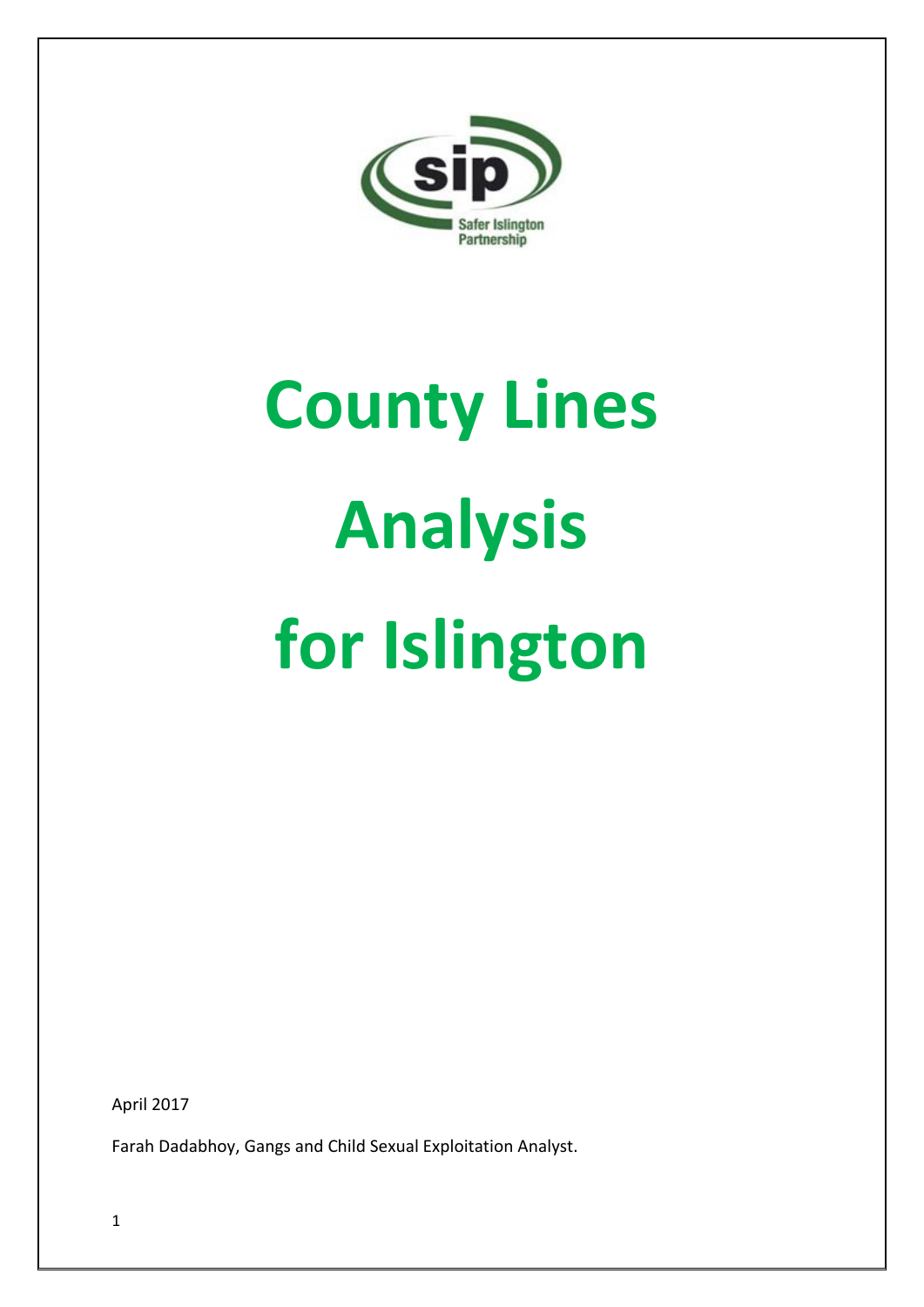## Introduction & Purpose

County lines are now a national issue, and is one of the priorities for the Home Office funded Ending Gang Violence and Exploitation (EGVE) programme. The purpose of this report is to provide information on how Islington collates and analyses information relating to the county line problem. In this profile I have also provided key findings on the county lines problem.

## Definition

The National Crime Agency define a 'county lines' as a situation where an individual, or more frequently a group, establishes and operates a telephone number in an area outside of their normal locality in order to sell drugs directly to users at street level. This generally involves a group from an urban area expanding their operations by crossing one or more police force boundaries to more rural areas, setting up a secure base and using runners to conduct day to day dealing.

A more simplified definition used by Safer London is as follows: **County lines, or 'going country' means groups or gangs using young people or vulnerable adults to carry and sell drugs from borough to borough, and across county boundaries. It is a tactic used by groups or gangs to facilitate the selling of drugs in an area outside of the area they live, reducing their risk of detection.**

## Data Sources

Information for those individuals involved in county lines has been identified from the following sources:

- Arrests in county police force areas
- Stops of gang matrix subject in other police force areas if a matrix subject is cross checked on the Police National Computer (PNC), it prompts the officer to email Islington Gangs Unit.
- Merlin reports
- Police intelligence systems
- Missing persons debriefs and strategy meeting minutes

## Data Collation and analysis

Data from all these sources are collated onto a spreadsheet, with the following information:

- Source/Reference of the intelligence/report,
- Month & year of intelligence/report,
- Name of subject
- Date of birth of subject,
- Current age of subject,
- Age of subject at intelligence/report date,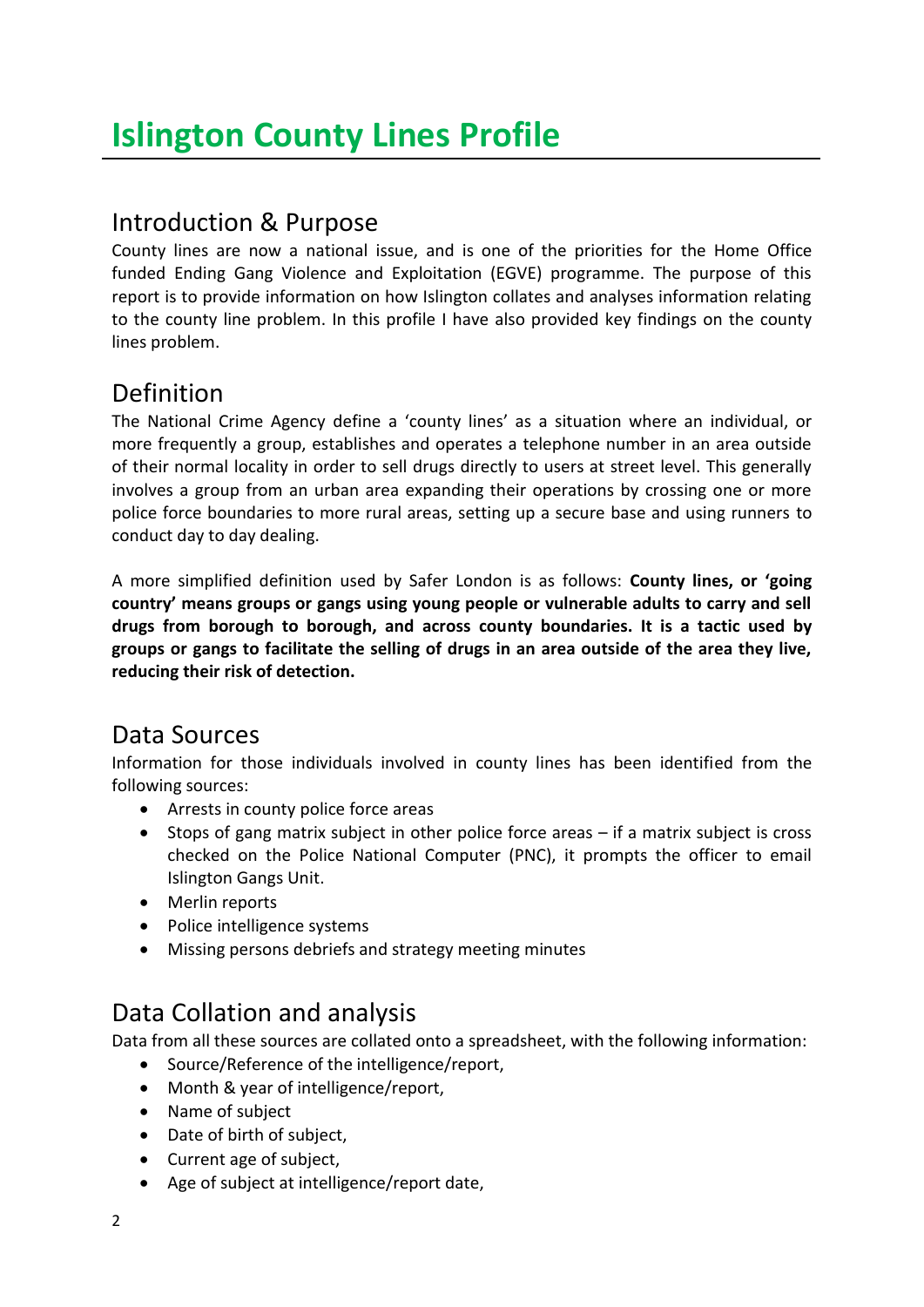- Gender of subject,
- If subject has been reported missing (usually applies to under 18s)
- Which county police force the county line activity has been linked to
- Exact address/town subject has been linked to/found,
- Easting & Northing of town (to enable mapping),
- Gang name (if affiliated to any)
- Details of county line activity (e.g. subject was arrested with…, intelligence states that subject owns a county line to… etc.).

In addition to this spreadsheet, the data from the reports are used to create link charts as this provides an easier to understand picture of the complex nature of county lines. An example of such a link chart is below:

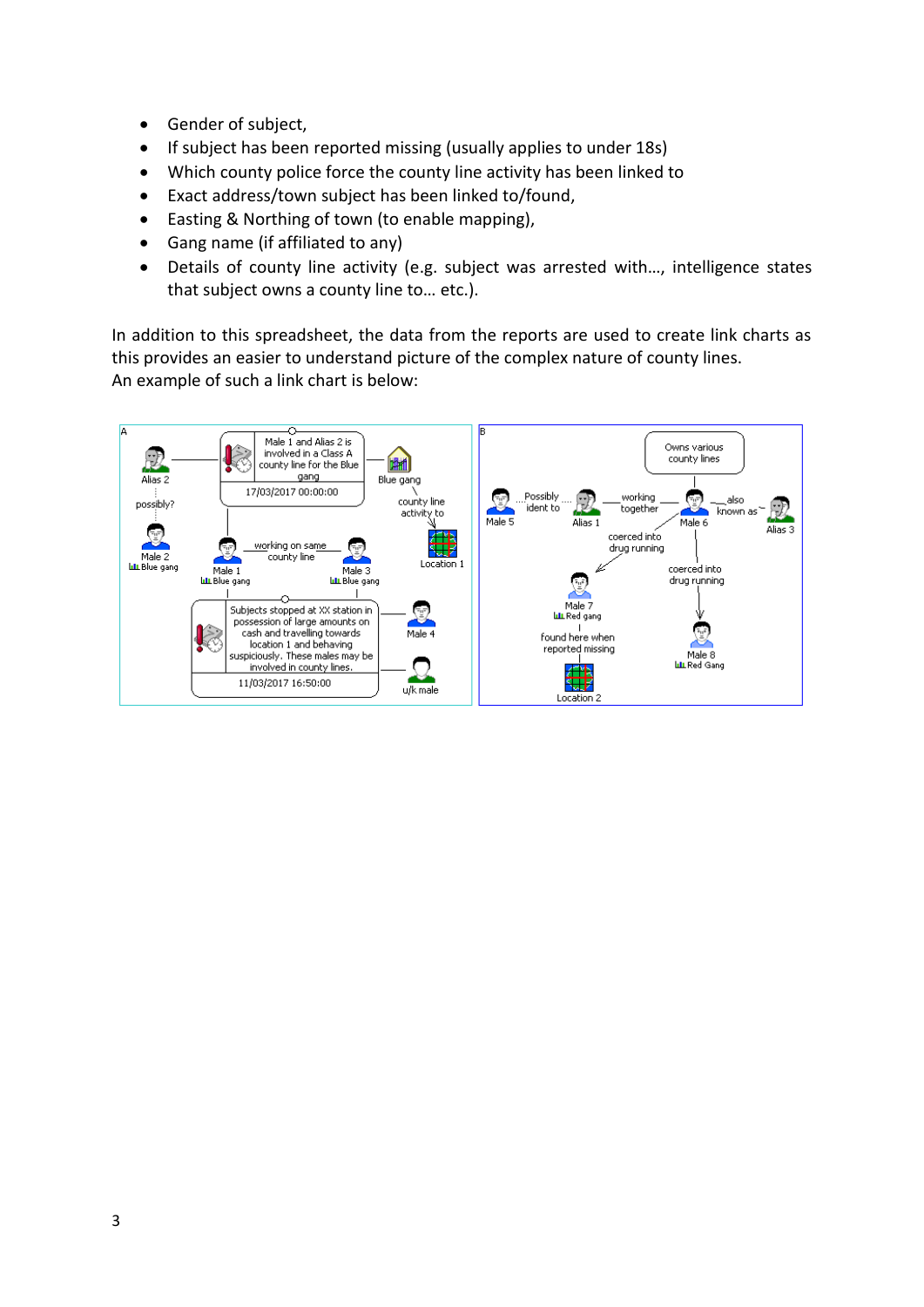## Scale of County Lines

The maps below show where there was county lines activity with individuals linked to Islington across the United Kingdom. A total of 14 county police forces have had Islington subjects linked to county lines activity.



Of note, all these locations are not county lines all originating from Islington, but ones that Islington subjects have been involved in.

One main finding is that Islington subjects have been found/arrested with other subjects that are from other London boroughs. Due to this, it is difficult to say there is a defined county line 'owned' by individuals from Islington. This profile includes all individuals linked to Islington or Islington gangs regardless of who the line is 'owned' by.

Individuals who have been arrested for drug supply related offences are often found in "bandos". This refers to a vulnerable drug users address in the county, which have been taken over and is used as a base for the drug dealing operation locally.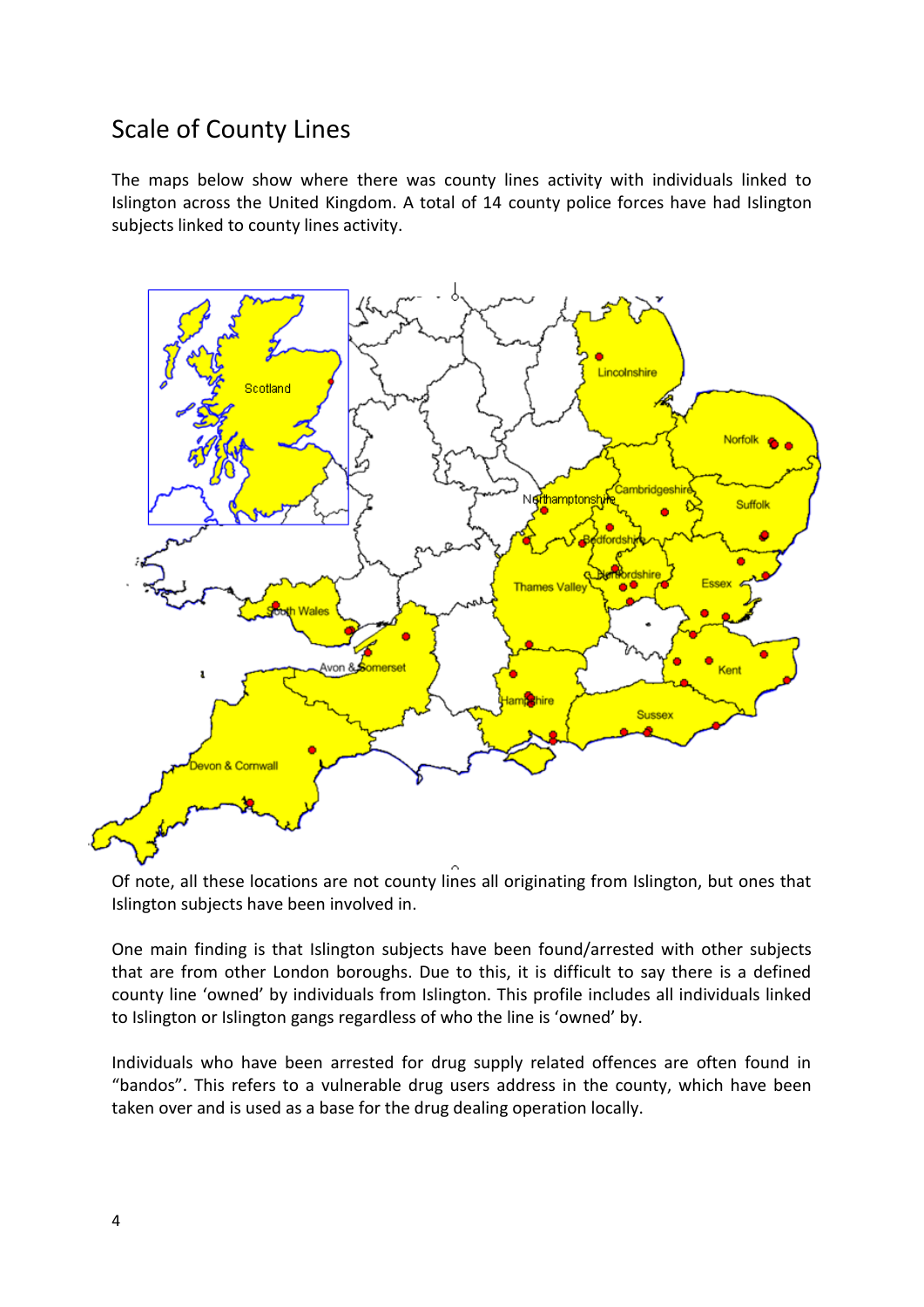## Individuals Profile

Age range of subjects ranges from 14 years to 32 years with a peak around 15 - 17 years. Forty-five percent of individuals were aged under 18 when they were identified as linked to county lines.

The majority of individuals identified are males. There has been an increase in the number of females who have been identified, but these numbers are very small in comparison to the number of males.

## Links to missing episodes

Catch 22 have investigated the link between gang involvement and young people going missing.<sup>1</sup> They state that exploitation and coercion are overarching themes linking all the factors pushing or pulling gang-involved children and young people to run away. Overt coercion affects young people at the same time as far more subtle exploitation through the 'pull' factors of money, affection and status.

There has been a number of incidences where individuals have been arrested/found in a county and it transpires that the young person's family have not reported them missing.

## Recruitment

Through intelligence, three methods of recruiting have been identified in Islington:

- Offer of cash for one / two weeks work. This lifestyle appears to be glamorous to many young people on the borough.
- Young people are forced into drug running with threats of kidnap and violence.
- Young people are working to pay back a debt owed to the gang / gang member.

## Travel

There are three main modes of transport documented:

- Travelling on trains
- Over 18s using rental cars
- Young people being picked up and driven by adults to the county locations.

## Anecdotal evidence

Whilst researching county lines, information was gathered following conversations with St. Giles Workers and officers from county police forces that have seen Islington subjects operating in their area. Key highlights include:

 Thames Valley Police noticed that when one of the county line gangs is involved in a violent incident (due to them taking over the drug market from other dealers), they will move out of the area and set up in another town until the focus on them calms down before returning a few months later. Due to this adaptable nature of county lines, the analysis of this can very easily become very complicated.

1

<sup>&</sup>lt;sup>1</sup>[https://www.catch-22.org.uk/wp-content/uploads/2015/07/Catch22-Dawes-Unit-Running-The-Risks](https://www.catch-22.org.uk/wp-content/uploads/2015/07/Catch22-Dawes-Unit-Running-The-Risks-full-report.pdf)[full-report.pdf](https://www.catch-22.org.uk/wp-content/uploads/2015/07/Catch22-Dawes-Unit-Running-The-Risks-full-report.pdf)